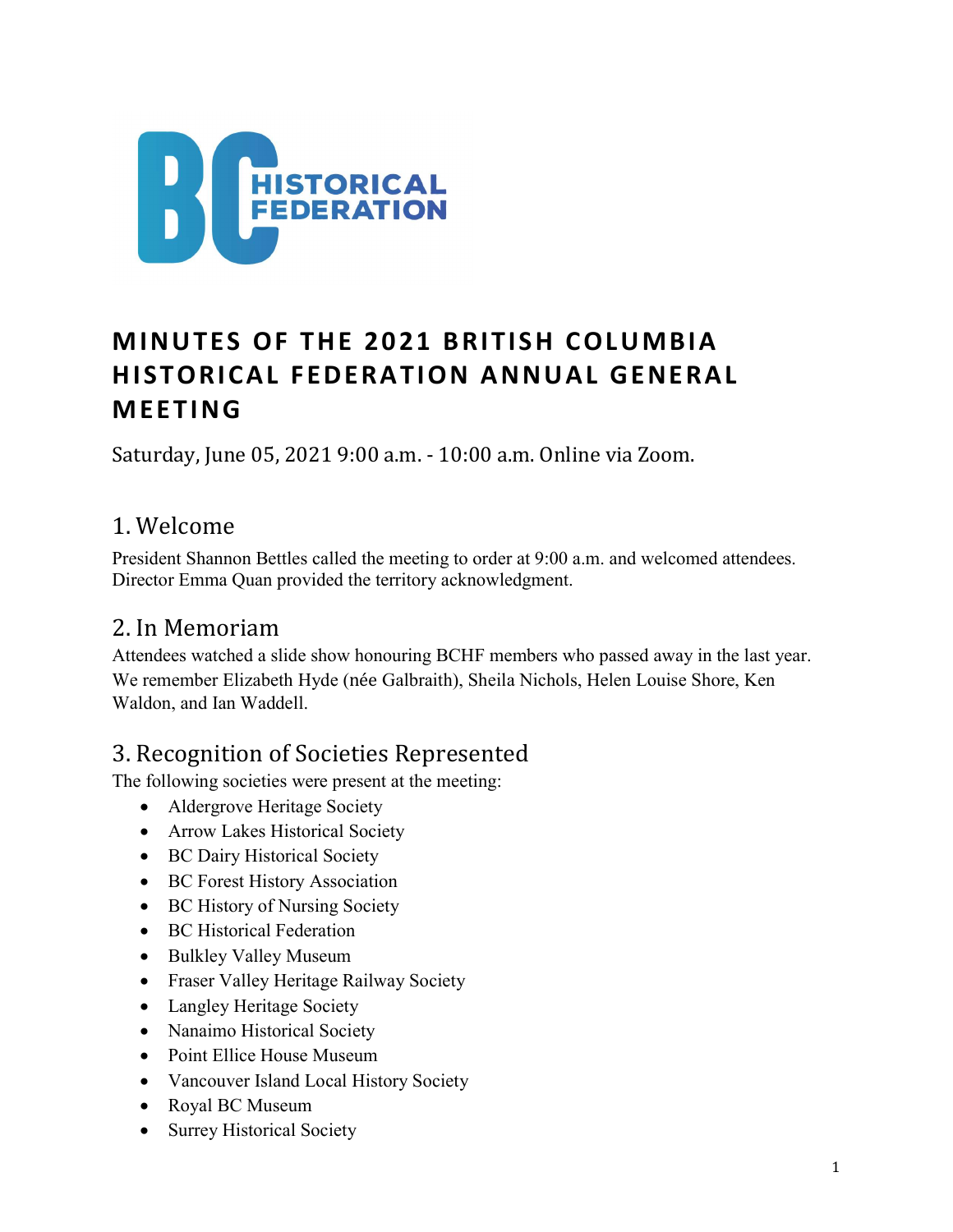- Touchstones Nelson Museum of Art and History
- Ts'elxwéyeqw Tribe Management
- VGH School of Nursing Alumnae Association
- Victoria Historical Society
- West Coast Ringette Historical Society

The following BCHF Council members were in attendance: Callie Anderson (Membership Chair), Shannon Bettles (President), Doug Brigham (Secretary), Rosa Flinton-Brown (Treasurer), Mark Forsythe (Second Vice President), Michael Gibbs (Director), Greg Nesteroff (Director), Emma Quan (Director), K. Jane Watt (Past-President).

#### 4. Recognition of 2020 Award Winner

Michael Layland expressed his sincere thanks to the Federation for the 2020 Lieutenant Governor's Award for Historical Writing.

### 6. President's Report

Shannon expressed deep appreciation for all of the work that our member societies and the Federation have done this past year. She reminded attendees that we all have considerable work to do to advance the cause of reconciliation with our First Nations. She reflected on the many outstanding presentations we were so fortunate to see during this year's conference. She addressed the President's Report on page 3 of the BCHF Annual Report 2021.

### 7. Establishment of Quorum

49 attendees were present at the meeting, of whom only 23 were voting delegates. The quorum for the AGM is 25.

Motion to recess for 10 minutes to allow additional voting delegates to identify themselves to the Secretary. Moved by Doug Brigham. Seconded by Mark Forsythe. Carried.

Two more voting delegates were identified and the meeting resumed.

The President left the meeting briefly. The Second Vice President assumed the chair during her absence. The President returned to the meeting.

Motion to accept the minutes of the 2020 AGM as distributed. Moved by Doug Brigham. Seconded by Callie Anderson. Carried, with one abstention.

The President rejoined the meeting.

#### 8. Treasurer's Report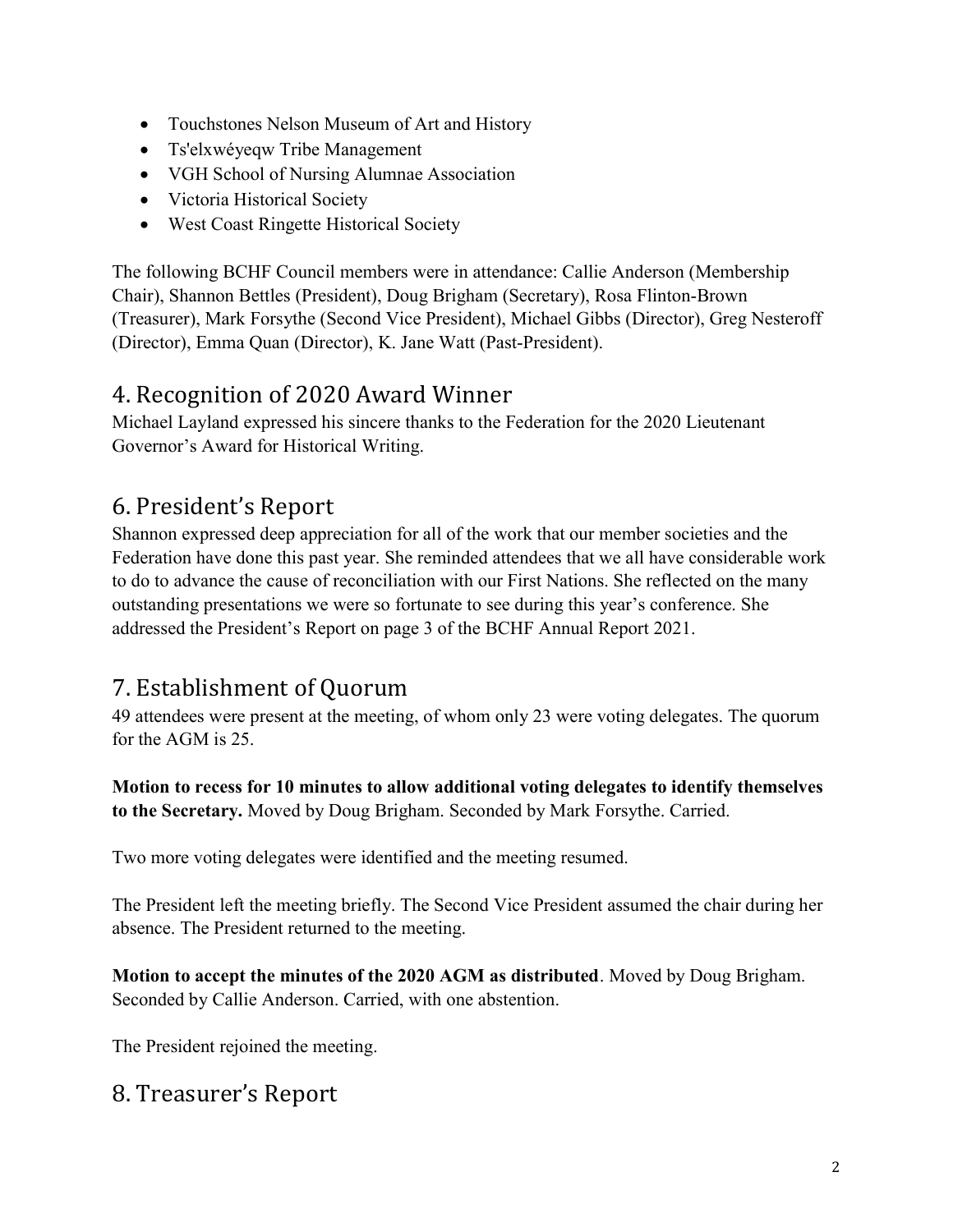Rosa spoke to the Treasurer's report on pages 23-28 of the BCHF Annual Report 2020, including financial statements for the year ended March 31, 2021: Statement of Financial Position, Statement of Changes in Net Assets, Statement of Operations and Notes to Financial Statements.

We have a small but healthy financial cushion this year, allowing us to support our member organizations across BC. Our net assets total \$124,134 (\$94,440 unrestricted and \$29,694 internally restricted), up approximately \$2,000 from last year.

Our financial results for the year ended March 31, 2021 show an excess of revenues over expenditures of \$4,295. In addition to those items already mentioned, the following items are notable.

We have reconsidered the cost structure for the BC History magazine. Our goal is to increase the amount we spend on the magazine by up to 20% for the next fiscal year. This will allow us to pay better rates to our design and editorial teams as well as pay our authors and columnists small honorariums in recognition of their contributions. Our expectation is that the Canadian Periodical Fund will continue to support our intention to move towards market salaries for our magazine team.

Our cost cutting measures for this fiscal year included saving money on travel, conference and the AGM due to the pandemic and temporarily suspending our donation matching commitment to the Centennial Legacy Fund. We cut our advertising budget, reallocating that money towards our membership database software and our web meeting applications to support our virtual organization.

We had two new spending items in 2021. We initiated a "Buy Local / Give Local" campaign in our Winter edition of the magazine, hoping to encourage magazine subscribers to support local museums and historical societies in their holiday purchases and donations. Also, we have committed funds toward a rebranding campaign to establish a new look for the BCHF as we enter our 100 year anniversary in 2022. Our organization can take on this next century with energy and enthusiasm and an updated look that will be meaningful and memorable in an increasingly digital world.

Thank you to all our supporters who donated to the Centennial Legacy Fund and the BCHF general fund this year. We received donations of \$5,632 for the CLF this year (more than double previous records) and \$1,434 to support the ongoing work of the BCHF. Thank you so much! The current balance in the Centennial Legacy Fund is \$9,472. The BCHF would love to grow the fund so we can afford to contribute to more incredible local history projects throughout the province. Please consider contributing online through the Canada Helps website or adding a little extra donation to your membership renewal.

In June we will participate again in The Great Canadian Giving Challenge, a national public contest to benefit Canadian charities. Every \$1.00 donated to a registered charity in June via Canada Helps, enters the charity to win an additional \$20,000 donation. Through these efforts, we raised \$2,305 for the Centennial Legacy Fund in 2020 and we want to exceed that in 2021.

We will continue using the Canada Helps platform for donations - donors instantly receive gift receipts and they can also choose to donate monthly and can make donations in a loved one's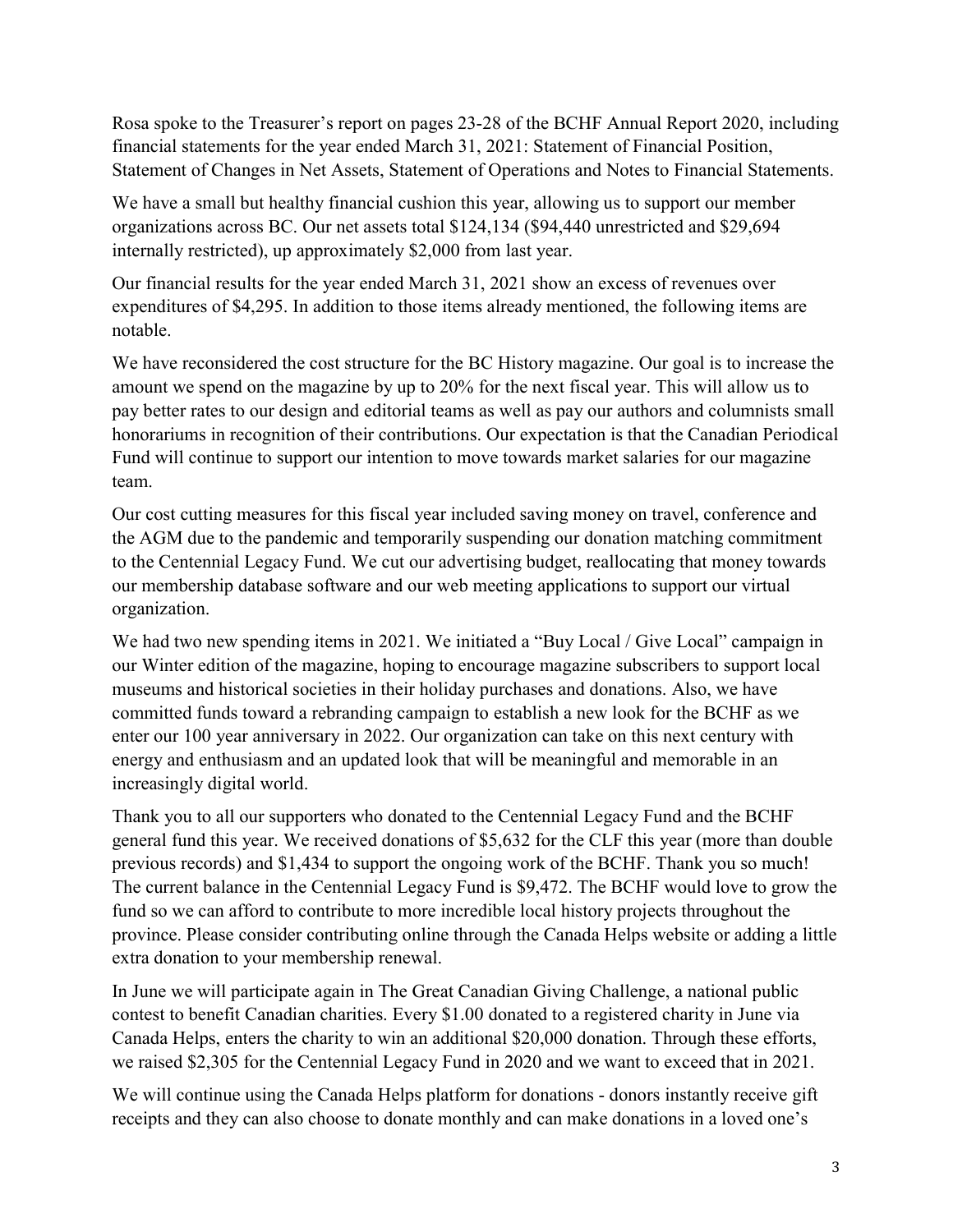name. Donors can select which fund(s) they would like to support. Our sincere thanks to the many people who have made donations this year to the BCHF.

Motion to approve the Financial Statements as presented in the BCHF Annual Report 2021. Moved by Michael Gibbs. Seconded by Michael Kluckner. Carried.

## 9. Committee Reports

Committee reports are available in the BCHF Annual Report 2021. The President expressed her special gratitude to all members of the committees.

Motion to approve all Committee Reports as presented in the BCHF Annual Report 2021. Moved by Michael Kluckner. Seconded by Mark Forsythe. Carried.

### 10. New Business

There were no new items of business raised.

## 11. Election of Officers and Directors

The following individuals stood for election to the BCHF Council:

- President: Shannon Bettles
- Second Vice President: Mark Forsythe
- Secretary: Doug Brigham
- Treasurer: Rosa Flinton-Brown
- Membership Chair: Callie Anderson
- Directors: Maurice Guibord, Anna Irwin, Refano Evan Lumempouw, Greg Nesteroff, Emma Quan, Kira Westby, Elwin Xie

The following individuals were appointed to the BCHF Council:

- Honorary President: Gary Mitchell
- Past President: K. Jane Watt

Thank you to Michael Gibbs, who has completed his Council terms.

Motion to appoint the slate of nominees to the BCHF Council. Moved by Kelly Black. Seconded by Ron Welwood. Carried.

## 12. Future Conferences

Given the uncertainty of the pandemic and the health restrictions, we have not yet selected a location for next year's conference. Any member organizations interested in hosting the conference should contact the President.